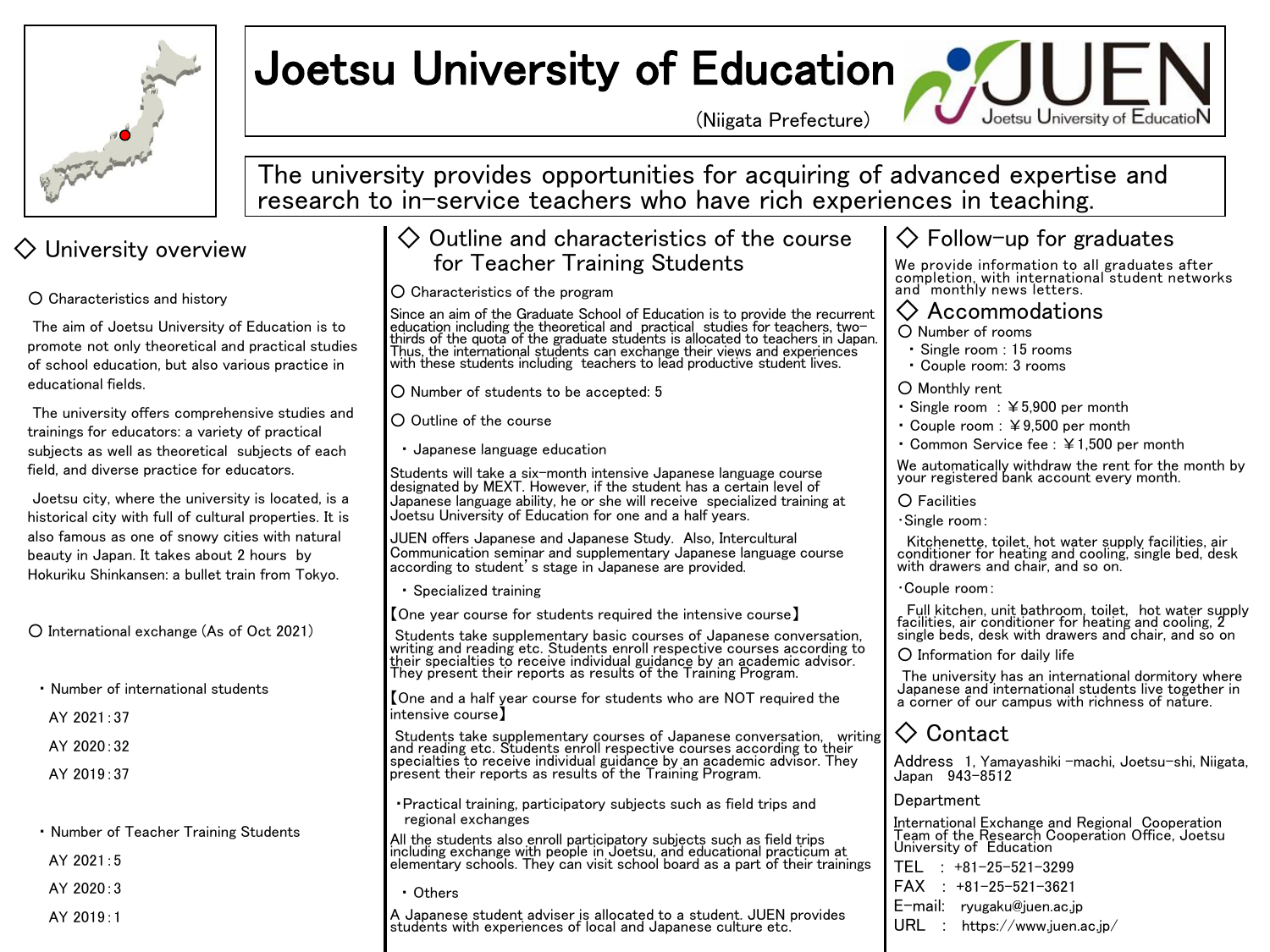$\diamondsuit$  Course Description, Number of students to be accepted, Qualifications and, etc.

## Qualification and requirement for students, number of students in past 5 years

anese proficiency as a level of communication in daily

anese proficiency as a level of communication in daily ngolia:1

anese proficiency as a level of understanding lectures

anese proficiency as a level of understanding lectures

anese proficiency as a level of communication in daily

anese proficiency as a level of communication in daily

anese proficiency as a level of understanding lectures

e Japanese ability that is equivalent to or higher than T-Japanese Language Proficiency Test-N2 ving foundation for professional discipline and a inctive topic of research

e Japanese ability that is equivalent to or higher than T-Japanese Language Proficiency Test-N2 ving foundation for professional discipline and a inctive topic of research

ing both Japanese proficiency as a level of munication in daily life and basic knowledge of one's I of research is desirable. ublic of Costa Rica : 1 ublic of the Union of Myanmar : 1

| Name of<br>department | Graduate School of Education                     |                     |                                                                                                                              |                                                                                                                |                            |                                         |                                            |
|-----------------------|--------------------------------------------------|---------------------|------------------------------------------------------------------------------------------------------------------------------|----------------------------------------------------------------------------------------------------------------|----------------------------|-----------------------------------------|--------------------------------------------|
| Course code           | Name of adviser                                  | $E$ -mail           | Teaching field $(s)$                                                                                                         | Course description                                                                                             | Language                   | Number of<br>students to be<br>accepted |                                            |
| 18001                 | Satoshi Kamada<br>(Professor)                    | kamada@juen.ac.jp   | Education for<br>International<br>Understanding,<br>Integrated Studies,<br>Social Studies<br>Education,<br>Teacher Education | Development of curriculum concerning school<br>education<br>Training for educational practice                  | Japanese                   | $\overline{2}$                          | <b>Japa</b><br>life                        |
| 18002                 | <u>Masami Kawano</u><br>(Associate<br>Professor) | masami@juen.ac.jp   | Study of Educational<br>Methods, Curriculum<br>Study and Instructional<br>Methods                                            | Lesson study, comparative study between<br>textbooks and lessons and discourse analyses of<br>lessons          | Japanese and/or<br>English |                                         | Japa<br>life<br>Mon                        |
| 18003                 | Ohba Shigeji<br>(Professor)                      | sohba@juen.ac.jp    | <b>Special Needs</b><br>Education: SNE                                                                                       | Teacher training and regional cooperation on<br>special needs education                                        | Japanese and/or<br>English |                                         | Japa                                       |
| 18004                 | Yoshifumi Ikeda<br>(Associate<br>Professor)      | yosifumi@juen.ac.jp | <b>Special Needs</b><br>Education: SNE                                                                                       | SNE, mainly of psychology for the children with<br>intellectual disabilities and developmental<br>disabilities | Japanese                   |                                         | Japa                                       |
| 18005                 | Yuko Kobayashi<br>(Associate<br>Professor)       | yuuko@juen.ac.jp    | <b>Special Needs</b><br>Education: SNE                                                                                       | Training for SNE, mainly of education for the<br>children with hearing deficits in Japan                       | Japanese                   |                                         | Japa<br>life                               |
| 18006                 | Kana Sakaguchi<br>(Lecturer)                     | kana@juen.ac.jp     | Special Needs<br>Education: SNE                                                                                              | Training for hearing disabilities and language<br>teaching in Japan                                            | Japanese                   |                                         | Japa<br>life                               |
| 18007                 | Takanori Noguchi<br>(Professor)                  | noguchi@juen.ac.jp  | Food culture, Food<br>education                                                                                              | Nutrition (food, health), Training for nutrition, food culture and education in<br>Japan                       | Japanese and/or<br>English | $\mathbf{1}$                            | Japa                                       |
| 18008                 | Oshiki Hideki<br>(Professor)                     | oshiki@juen.ac.jp   | <b>Handwriting Education</b><br>and Calligraphy                                                                              | · Training for Japanese handwriting education<br>Study for handwriting and characters as the basis             | Japanese                   |                                         | $\cdot$ The<br><b>JLP</b><br>·Hav<br>disti |
| 18009                 | <u>Ono Yuji</u><br>(Professor)                   | yuji@juen.ac.jp     | Japanese Literature                                                                                                          | Training of Japanese and Japanese education as<br>first language education.                                    | Japanese                   |                                         | • The<br><b>JLP</b><br>·Hav<br>disti       |
| 18010                 | Ohba Hiromasa<br>(Professor)                     | hohba@juen.ac.jp    | English Education,<br><b>Educational Methods</b>                                                                             | Trainings concerning English education as a foreign<br>language and Educational Methods                        | Japanese and/or<br>English | Limitless                               | Havi<br>com<br>field<br>Rep<br>Rep         |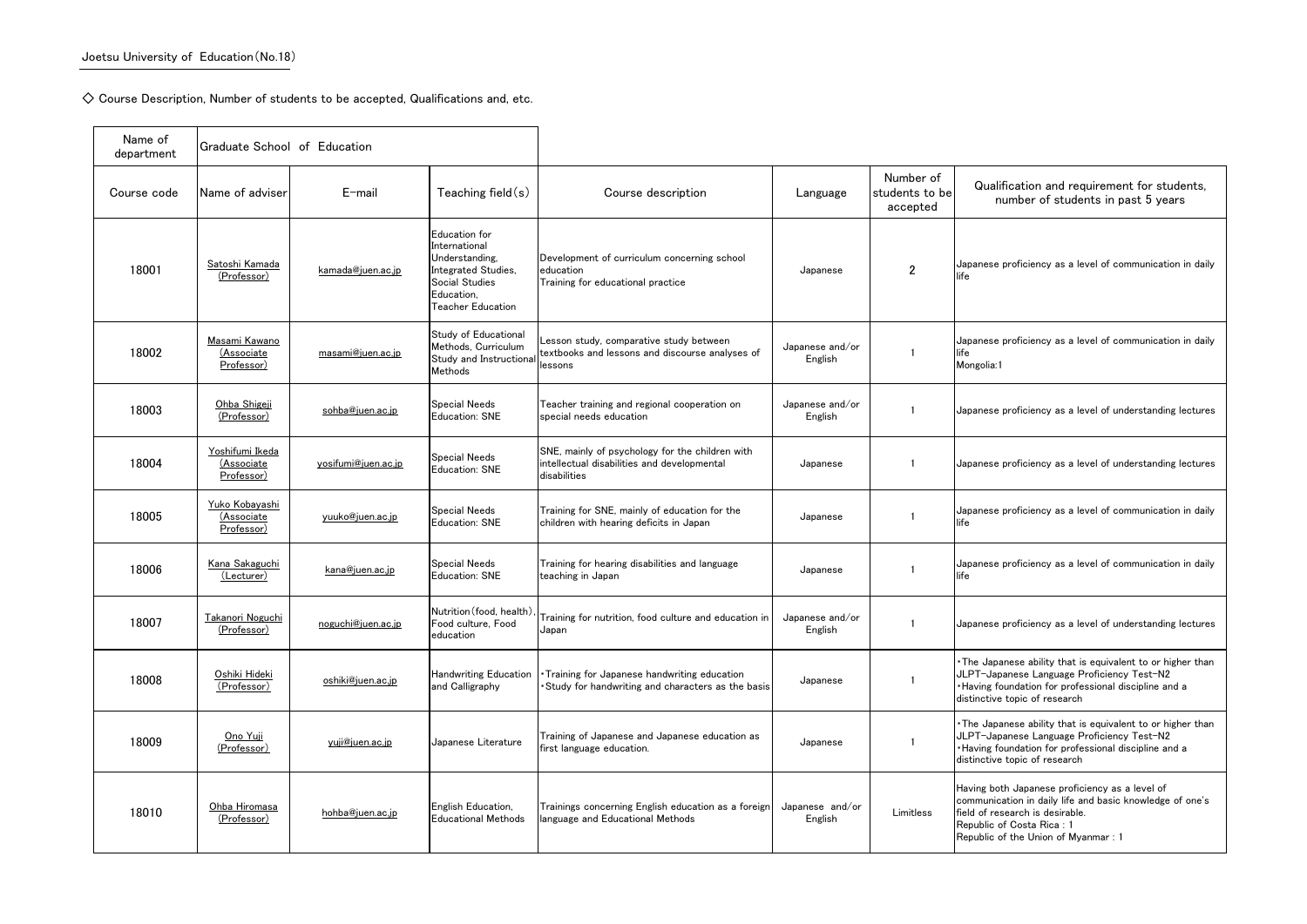## Qualification and requirement for students, number of students in past 5 years

ic Japanese Communication Skills

ou are keen to study pronunciation and phonetics in an, you will be the most welcome:) Please talk to me beforehand (daiki@juen.ac.jp).

anese proficiency as a level of understanding lectures

anese proficiency as a level of understanding lectures

research theme should be clear. ublic of Ghana: $1$  Republic of Malawi : 1

anese proficiency as a level of communication in daily

ublic of Malawi : 1

panese proficiency as a level of understanding lectures stinctive topic of research

panese proficiency as a level of understanding lectures glish proficiency to read related literatures  $s$ ic knowledge on mathematics and/or mathematics cation

panese proficiency as a level of communication in daily

erest regarding materials and learning of mathematics

anese proficiency as a level of communication in daily

ing Japanese proficiency as a level of understanding ures and a distinctive topic of research

anese proficiency as a level of communication in daily

panese proficiency as a level of registering lectures to a credit sic competency in music

| Course code | Name of adviser                                     | E-mail              | Teaching field $(s)$                                                                | Course description                                                                                                                                                                                                                                                                       | Language                                       | Number of<br>students to be<br>accepted |                              |
|-------------|-----------------------------------------------------|---------------------|-------------------------------------------------------------------------------------|------------------------------------------------------------------------------------------------------------------------------------------------------------------------------------------------------------------------------------------------------------------------------------------|------------------------------------------------|-----------------------------------------|------------------------------|
| 18011       | Takizawa Noriko<br>(Assistant<br>Professor)         | tnoriko@juen.ac.jp  | <b>Foreign Language</b><br>Education                                                | Research on Primary and Secondary School<br>English Education in Japan                                                                                                                                                                                                                   | Japanese, English<br>and Elementary<br>Spanish | -1                                      | <b>Basi</b>                  |
| 18012       | Daiki Hashimoto<br>(Assistant<br>Professor)         | daiki@juen.ac.jp    | <b>Phonetics and</b><br>Phonology                                                   | Pronunciation and Phonetics of Japanese and<br>English                                                                                                                                                                                                                                   | Japanese and/or<br>English                     | Limitless                               | If yo<br>Japa<br>befor       |
| 18013       | Kojima Nobuyuki<br>(Professor)                      | kojima@juen.ac.jp   | Jurisprudence                                                                       | Theoretical and practical training concerning the<br>modern nations and society                                                                                                                                                                                                          | Japanese                                       | -1                                      | Japa                         |
| 18014       | Shimura Takashi<br><u>(Professor)</u>               | shimura@juen.ac.jp  | Social Studies<br>Education,<br>Geographic Education                                | Training of Social Studies Education and<br>Geographic Education                                                                                                                                                                                                                         | Japanese                                       | $\overline{2}$                          | Japa                         |
| 18015       | Shimosato<br>Toshiyuki<br>(Professor)               | simosato@juen.ac.jp | History                                                                             | Advice and guidance on world history research                                                                                                                                                                                                                                            | Japanese, English<br>and/or Russian            |                                         | The<br>Repu                  |
| 18016       | Yamagata Kotaro<br>(Professor)                      | kotaro@juen.ac.jp   | Geography                                                                           | Training concerning the disciplines of geography                                                                                                                                                                                                                                         | Japanese and/or<br>English                     | $\overline{2}$                          | Japa<br>life<br>Repu         |
| 18017       | Yoshida Masayuki<br><u>(Associate</u><br>Professor) | yoshida@juen.ac.jp  | Economics                                                                           | Lectures, seminars and tutorials concentrating on<br>economics and topics related to economies                                                                                                                                                                                           | Japanese                                       | 1                                       | •Jap<br>•Dis                 |
| 18018       | Iwasaki Hiroshi<br>(Professor)                      | iwasaki@juen.ac.jp  | <b>Mathematics</b><br>Education, Lesson<br>Study, Teacher<br>Education              | Theoretical and practical training with lectures,<br>seminars and tutorials etc. on mathematics<br>education                                                                                                                                                                             | Japanese                                       |                                         | •Jap<br>•Eng<br>•Bas<br>educ |
| 18019       | Nunokawa<br>Kazuhiko<br>(Professor)                 | nunokawa@juen.ac.jp | Mathematics<br>Education                                                            | Training with lectures, seminars, tutorials and<br>school visit etc. regarding development of teaching<br>materials and instructional design for mathematics<br>at elementary school and junior high school                                                                              | Japanese,<br>(simple)English                   | $\mathbf{1}$                            | ∙Jap<br>life<br>•Inte        |
| 18020       | Hayashida Shuichi<br><u>(Professor)</u>             | hayasida@juen.ac.jp | Algebra                                                                             | Study concerning algebra                                                                                                                                                                                                                                                                 | Japanese, English<br>and/or German             |                                         | Japa<br>life                 |
| 18021       | Shimomura Hiroshi<br>(Associate<br>Professor)       | simomura@juen.ac.jp | <b>Chemical Education</b><br>Inorganic and Inorganic<br><b>Analytical Chemistry</b> | Theoretical and practical training with lectures,<br>seminars and tutorials etc. The development of<br>hand-made analytical equipments for educational<br>use. The fundamental environmental analyses with<br>titrimetry, colorimetry and graphite furnace atomic<br>absorption methods. | Japanese                                       |                                         | Havi<br>lectu                |
| 18022       | Tani Tokokazu<br><u>(Associate</u><br>Professor)    | tani@juen.ac.jp     | Botany, Biological<br>Education                                                     | Participation to the graduate program in plant<br>science or biological education.<br>Development of teaching materials for plant<br>science or general biology.                                                                                                                         | Japanese                                       | $\overline{2}$                          | Japa<br>life                 |
| 18023       | Abe Ryotaro<br>(Professor)                          | aberyo@juen.ac.jp   | Composition                                                                         | Attendance to the graduate school class of the<br>composition.<br>Attendance to private lesson of the composition.                                                                                                                                                                       | Japanese                                       |                                         | •Jap<br>earn<br>•Bas         |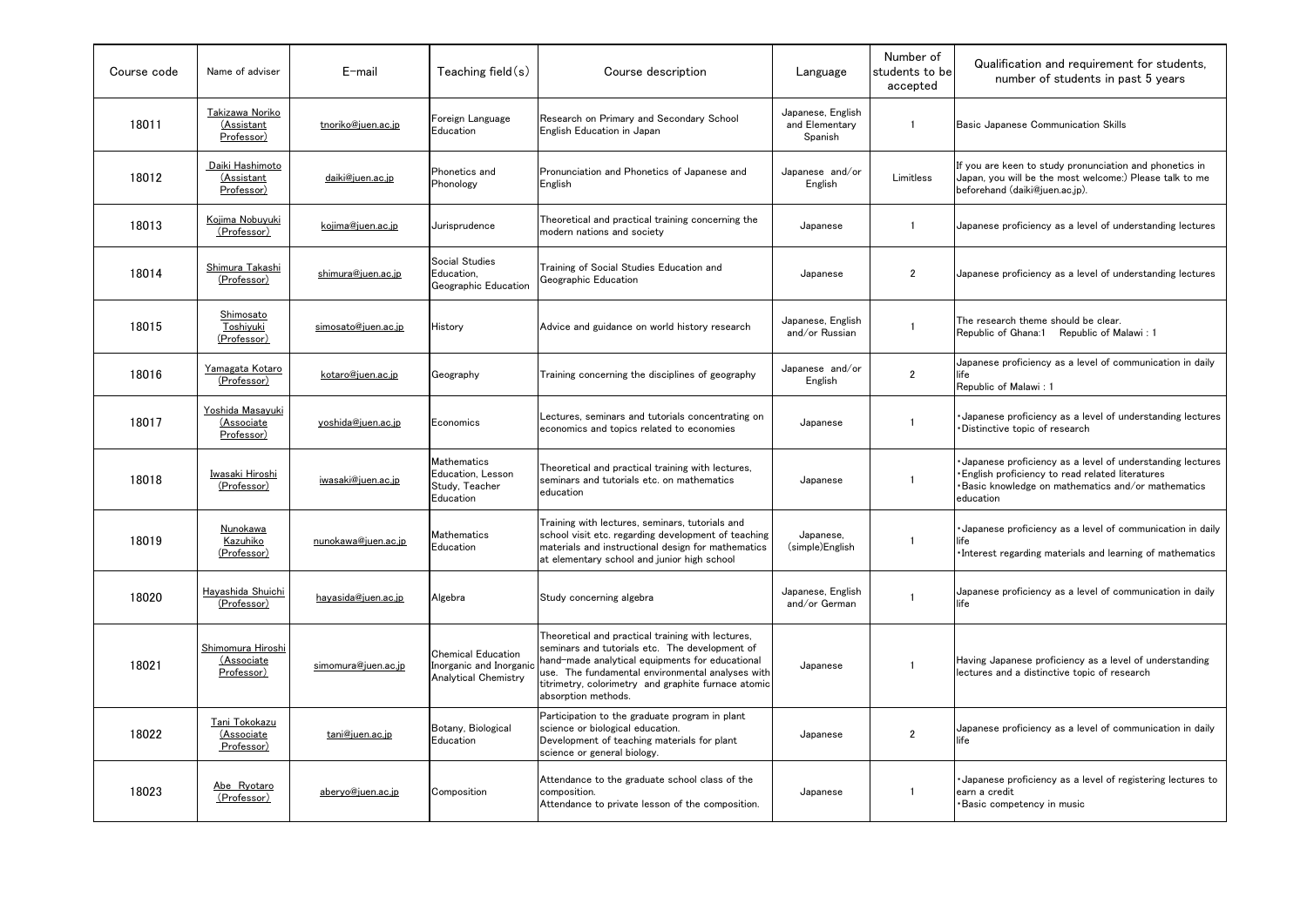## Qualification and requirement for students, number of students in past 5 years

panese proficiency as a level of registering lectures to า a credit sic competency in music

panese proficiency as a level of registering lectures to اa credit sic competency in music

anese proficiency as a level of understanding lectures ublic of Zimbabwe:1

panese proficiency as a level of registering lectures to า a credit sic competency in music

panese proficiency as a level of registering lectures to า a credit sic competency in music

anese proficiency as a level of communication in daily

anese proficiency as a level of communication in daily

anese proficiency as a level of communication in daily

anese proficiency as a level of communication in daily

anese proficiency as a level of communication in daily

anese proficiency as a level of communication in daily

anese proficiency as a level of communication in daily

| Course code | Name of adviser                               | $E$ -mail           | Teaching field $(s)$                                                                                  | Course description                                                                                                                                                                   | Language                              | Number of<br>students to be<br>accepted |                      |
|-------------|-----------------------------------------------|---------------------|-------------------------------------------------------------------------------------------------------|--------------------------------------------------------------------------------------------------------------------------------------------------------------------------------------|---------------------------------------|-----------------------------------------|----------------------|
| 18024       | Ueno Masato<br>(Professor)                    | mueno@juen.ac.jp    | Vocal music                                                                                           | Attendance to the graduate school class of the<br>Vocal music.<br>Attendance to private lesson of Vocal music.                                                                       | Japanese                              |                                         | •Jap<br>earn<br>•Bas |
| 18025       | <u>Tokie Noriko</u><br>(Professor)            | tokie@juen.ac.jp    | Music education                                                                                       | Attendance to the graduate school class of the<br>Music education and related subjects.                                                                                              | Japanese                              |                                         | •Jap<br>earn<br>•Bas |
| 18026       | <u>Ozaki Yuji</u><br>(Associate<br>Professor) | ozaki@juen.ac.jp    | Music Education                                                                                       | Practice of Japanese School Music Education                                                                                                                                          | Japanese                              |                                         | Japa<br>Repu         |
| 18027       | Tamamura Kyou<br>(Associate<br>Professor)     | tamamura@juen.ac.jp | Musicology                                                                                            | Attendance to the graduate school class of the<br>Musicology and related subjects.                                                                                                   | Japanese                              |                                         | •Jap<br>earn<br>•Bas |
| 18028       | Hasegawa Masanori<br>(Associate<br>Professor) | hasegawa@juen.ac.jp | Instrumental music(a<br>wind instrument), the<br>conducting                                           | Attendance to the graduate school class of the<br>relating instrumental music and the conducting.<br>Attendance to private lesson relating instrumental<br>music and the conducting. | Japanese                              |                                         | •Jap<br>earn<br>•Bas |
| 18029       | Dova Arisa<br>(Professor)                     | douya@juen.ac.jp    | Painting(Japanese<br>Style Painting,<br>Fresco Painting)<br>Study of Classical<br>Painting Techniques | Participation to the graduate school class relating<br>Art course<br>Tutorial for skills relating Japanese style painting<br>Producing your own artworks                             | Japanese                              | $\mathbf{2}$                            | Japa<br>life         |
| 18030       | Ikarashi Shiho<br>(Professor)                 | shiho@juen.ac.jp    | <b>Art Education</b>                                                                                  | Pedagogy of Art Education                                                                                                                                                            | Japanese                              |                                         | Japa<br>life         |
| 18031       | Abe Yasushi<br>(Associate<br>Professor)       | abeyasu@juen.ac.jp  | <b>Visual Design</b>                                                                                  | Participation to the graduate school class relating<br>Art course<br>. Tutorial for skills relating Visual Design<br>• Producing your own artworks                                   | Japanese                              |                                         | Japa<br>life         |
| 18032       | Matsuo Daisuke<br>(Professor)                 | matsuo@juen.ac.jp   | Sculpture                                                                                             | Participation to the graduate school class relating<br>Art course<br>· Tutorial for skills relating Sculpture<br>Producing your own artworks                                         | Japanese                              |                                         | Japa<br>life         |
| 18033       | Kichun YOO<br>(Lecturer)                      | yoo@juen.ac.jp      | Ceramics                                                                                              | Participation to the graduate school class relating<br>Art course<br>· Tutorial for skills relating Ceramics<br>Producing your own artworks                                          | Japanese and/or<br>Korean             |                                         | Japa<br>life         |
| 18034       | Kan Jikihara<br>(Professor)                   | jikihara@juen.ac.jp | Martial art                                                                                           | Training for the disciplines concerning Japanese<br>martial arts<br>Participation to the graduate school courses<br>• Coaching as a tutorial style                                   | Japanese                              |                                         | Japa<br>life         |
| 18035       | Shuto Kazuyoshi<br>(Professor)                | shuto@juen.ac.jp    | Physical Education<br>Theory of Sport<br>Movement and<br><b>Behavior</b>                              | Training for P.E. class in Japan<br>Training for teaching method in movement in<br>sports                                                                                            | Japanese<br>(English as<br>necessary) |                                         | Japa<br>life         |